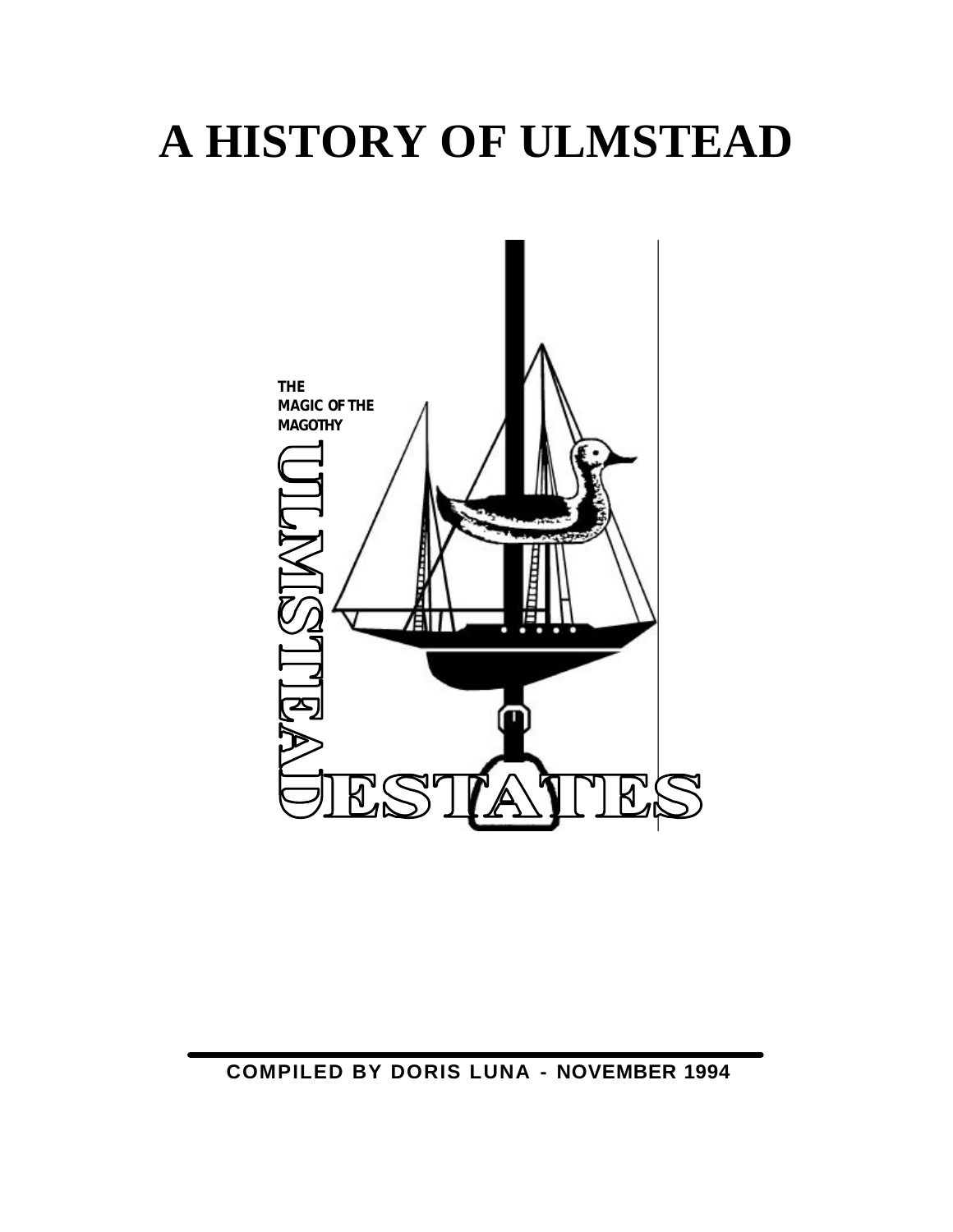# ULMSTEAD HISTORY

#### **November. 1994**

# THE EARLY INHABITANTS ON THE MAGOTHY RIVER

The earliest spelling of the river's name was *Magoty,* but by 1795 the spelling had become *Magothy.* The argument is if the word is derived from the Algonquian (Algonkian) Indian word "magucke" meaning a "wide plain," "without timber," that does not describe the area. If it were an English name, it would indicate abundance of maggots, grubs or gnats and mosquitoes. Perhaps, the colonists were repulsed by the meaning and added the "h" to the spelling.

There are similar names elsewhere, such as Magothy Bay, Va., Maggoty Run, W. Va., and Maggotty Cove, Newfoundland.

According to legend, Ulmstead Point was the site of Indian feasts between the tribes of western Maryland and Gibson Island. Indian artifacts from the late Archaic period (5000-1500 BC) were discovered near Ulmstead Point. Later, the area was occupied by the Algonquian (Algonkian) tribes who left their arrow heads. When Captain John Smith of Jamestown arrived in this area in 1608, his records show that he found no Indians. Early in this century, Mr. Franklin B. Spriggs uncovered many arrow heads when he plowed up a mound on his bottom land near Bayberry.

# THE EARLY 1900'S ON THE **MAGOTHY**

In the 1870's, the sites of present day Bayberry and Ulmstead Estates were part of 400 acres of land belonging to Mr. James Spriggs. In about 1890, Mr. Spriggs gave his daughter, Ruth, 101 acres in the Bayberry area when she married. Mr.

Henry Stainback purchased this acreage in 1910. Mr. Stalfort purchased 46 of the 101 acres in 1928; payment was made in gold coins. He subsequently sold them to Mr. Charles B. "Buck" and Lillian Lynch in 1943. The remainder of the James Spriggs farm, including the area of Ulmstead Estates, was sold to Professor Robert L. Werntz in the early 1900's. Professor Wemtz had a private school at the corner of Prince George Street and Maryland Avenue. Many of the students studied there before taking the entrance exam for the Naval Academy. Professor Werntz died in the early 1930's, leaving his land to Mrs. Maurice Ogle, his niece. Mr. Lynch bought it in 1941.



**ULMSTEAD POINT FARMS**

Mr. Frank O. Spriggs and his brother, Mr. Harry L. Spriggs, began farming Ulmstead Point Farms in 1909 on a rental basis. Peaches, toma toes, and watermelons were the main crops. This produce was hauled down to Forked Creek in farm wagons and ferried out to a two-masted Bug-Eye, a large flat-bottomed boat. The Bug-Eye was developed on the Chesapeake Bay about 1870. Its design came from the log canoe, an outgrowth of the American Indian dugout canoe. In 1893 small motors were attached to the boats. The Bug-Eyes sailed to Baltimore where the produce was sold by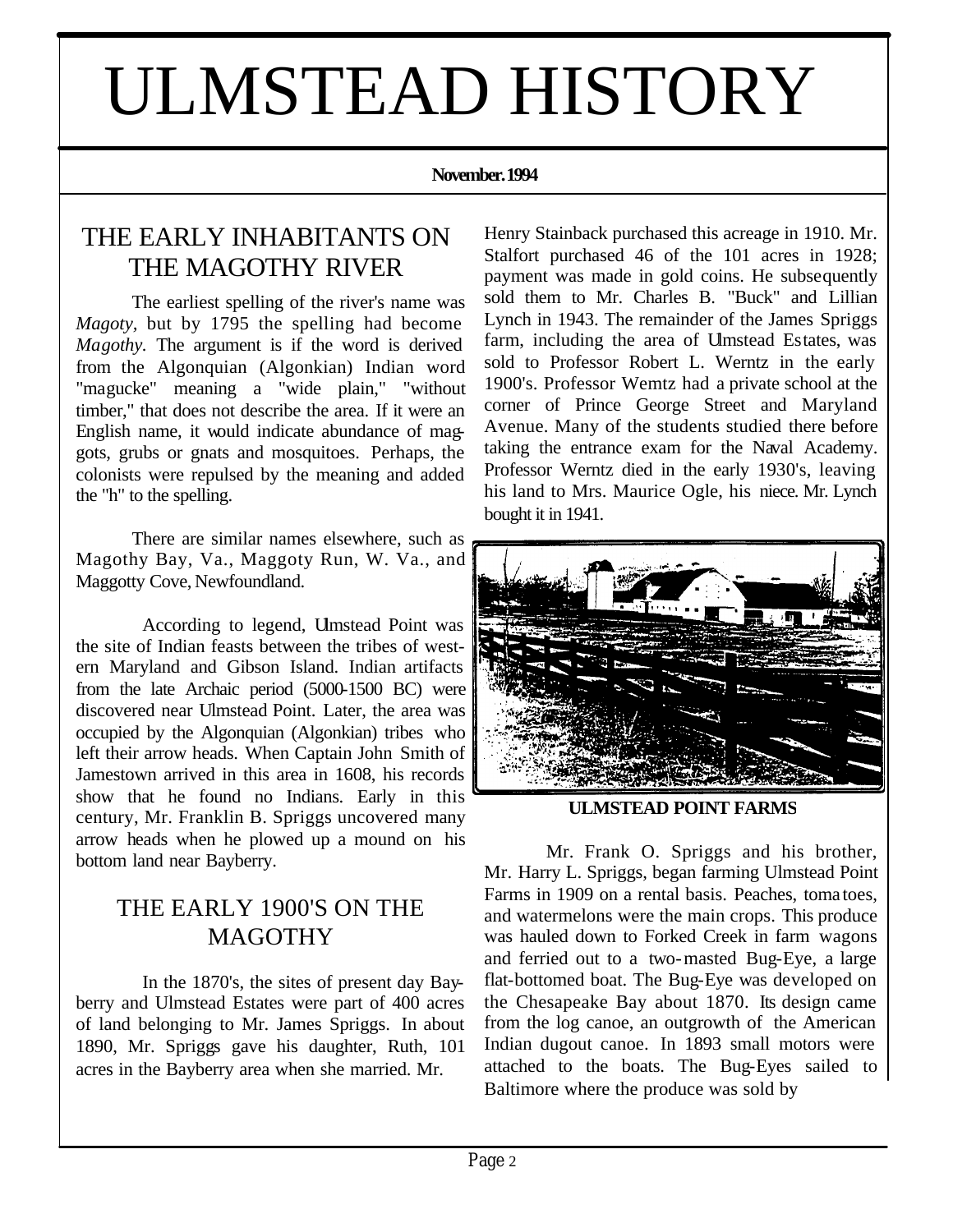commission merchants on a percentage basis at the docks. At the height of the season an average of 1,000 baskets of tomatoes, 1,000 baskets of peaches and 3,000 watermelons were shipped daily. Some of the watermelons grew so large one year that the captain of the Bug-Eye refused to handle them; they weighed 70 to 90 lbs. each! On one occasion when 1,000 baskets of tomatoes were shipped to the cannery, the receipts came back showing \$8.00 was owed the commission merchant besides the expense of the baskets and picking on the farm. At the end of the growing season Mr. Frank and Mr. Harry routinely sailed to Baltimore on the last trip of the Bug-Eye to buy supplies to last the family all winter.

Mr. Frank O. Spriggs died of a heart attack in 1930; his wife and Mr. Harry L. and Jessie Spriggs continued farming Ulmstead Point Farms until Mr. Harry Spriggs died in 1946.

# ULMSTEAD POINT FARMS

When Mr. Lynch's 1943 46 acre Bayberry purchase and the 1941 purchase were combined, the total came to about 438 acres. Mr. Lynch developed the community of Bayberry on the Mago thy in the early 1950's from that 46 acre plot.

Mr. Lynch, a ship builder in Baltimore, lived with his family in Round Bay and later in Severna Park. He had two children, Jack and Carol. Carol Pent' (nee Lynch) was born in Round Bay and in 1939 moved with her family to Severna Park. The original farmhouse, 938 Lynch Drive, was occupied by the Spriggs family. The oldest portion of the house was built in 1760; the main house was built in 1860. Originally, the entrance to the house was on the south side; the country lane that went past joined the main road to Arnold. The orientation of the house was changed in the 1950's or 60's and that lane no longer exists. The house is now listed on the Maryland Register of Historic Properties as the Spriggs-Lamb house. The Spriggs family continued to live there until Mr. Harry's death in 1946.



#### **FARMHOUSE**

Carol fondly remembers meeting her father after his work day in Baltimore to come to the farm. Bayberry Road was a narrow winding country road leading to the farm buildings. In addition to the main farm house there was a small cabin of two rooms with attic, lovingly called by Mr. Lynch "The Shack," which overlooked the water just past the Barn. The Shack became a favorite gathering spot for guests and family members who enjoyed sumptuous meals prepared by Mr. Lynch. Meals consisted of the usual Chesapeake Bay delicacies and, of course, Aberdeen Angus roasts of beef. A path led to our Beach. Across from the farmhouse, Mr. Lynch built a horse barn for his prize Belgian Draft horses.



Page 3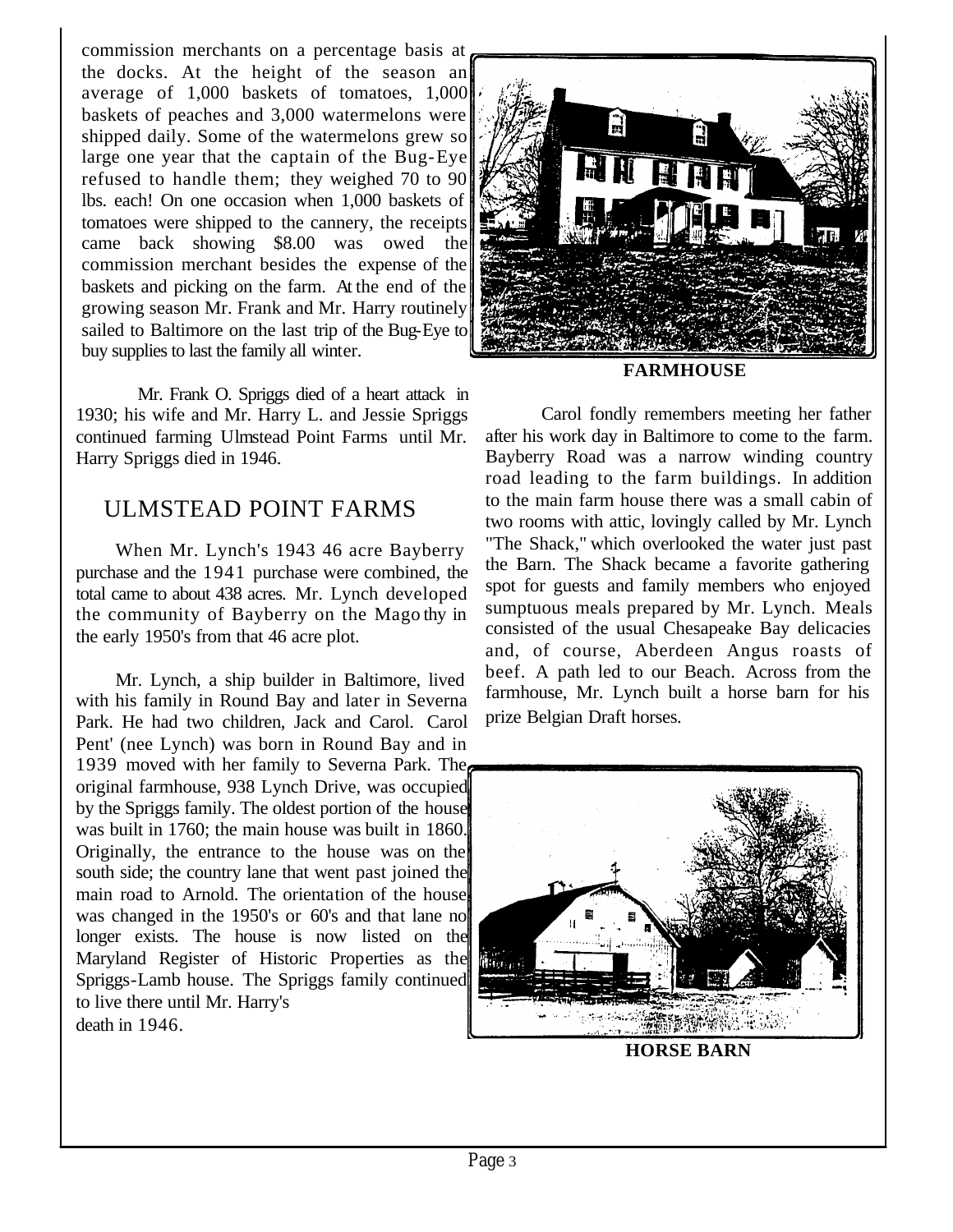Behind the horse barn was a tenant farm house, now carefully renovated and enlarged by the residents at 659 White Swan. Mr. Blank, the first overseer, lived there. Our present Barn was

built for award winning Black Aberdeen Angus cattle in 1942 by Mr. Oden Smith, an uncle of one of our current residents, Mr. Len Burton (629 Breton Place). Mr. Lynch hired a Scotsman, Mr. William Duncan, to manage Ulmstead Point Farms. Mr. Duncan came to Ulmstead Point Farms after 10 years experience at the Outten Farm, Ellicott City, the experimental livestock station for the University of Maryland. He, his wife, and their three small sons, William, David and George, lived in a tenant house identical to the tenant house on White Swan; it was located close to the present day Barn. Carol, her husband, Wally, and daughter, Cindy, lived there before they built the Dutch colonial at 925 Placid Court. Mr. Henz Brown, a black man whom Mr. Lynch had known in Baltimore 30 years prior, lived in a house built for him in the present Quail Run Court. Mr. Lynch and Mr. Brown met again quite by accident on one of Mr. Lynch's walks around the area. Mr. Brown lived in a cabin just back of Anne's Market, the "Currier and Ives" stone house familiar to us on Shore Acres Road. Soon after that meeting, Mr. Brown came to live on the farm until his death.

#### A SEA CHANGE

Realizing that trucks crops had become bad business, Mr. Lynch decided to put the land in pasture. A full page story from the Southern Maryland Times, September 1947, praised Mr. Lynch's innovative approach to farming; the piece is titled: "Ulmstead Point Farm Improvements Cited by University of Maryland Livestock Advisor. "

"...this property was a wasteland of brush and scrub pine in 1941, when its new owners, Mr. & Mrs. Charles B. Lynch, determined to abandon the system of sharing truck crop losses with a tenant and put their land down in pasture. 'Truck crops are bad business. When you have to pay to dump your produce in the city garbage heap, you'd better try something new,' Mr. Lynch declared. 'We decided to give the tomatoes and cantaloupes to our

friends rather than lose them at a flooded market. We determined to put the place in pasture and raise cattle.' The neighbors laughed that he could not grow grass in this light, sandy soil. Bulldozers cleared the pines and the soil was treated with lime and a crop of lespedeza was planted. The first year saw rich acres of the healthful legume. Three thousand chickens and two draft horses filled the livestock inventory and the water supply became critical. A watering system was initiated. Workers sank the shaft, ten feet in diameter and thirty-seven feet deep, in the treacherous sandy strata of this region. The well maintained an estimated 18,000 gallons at all times. Water was discharged through two filters into an 1,800 gallon storage tank and distributed through a pipe line two and one half miles long laid four feet underground. Sheep were brought in because they supplied valuable manure to improve the soil. But the sheep killed the grass of the sandy soil and began to die themselves. An autopsy disclosed enough sand in the digestive track to kill them. Then he brought in cattle seventy head of pedigreed Aberdeen Angus. A new cattle forage barn was built for them. The feeding racks were concrete troughs, fenced with welded steel pipe."

Ulmstead Point Farms became one of the largest Aberdeen Angus breeding farms in the state. Epponian of Ulmstead was the State and County grand champion bull in 1953.



**EPPONIAN** Four saddle horses, belonging to Carol and Jack, were stabled in the large well designed horse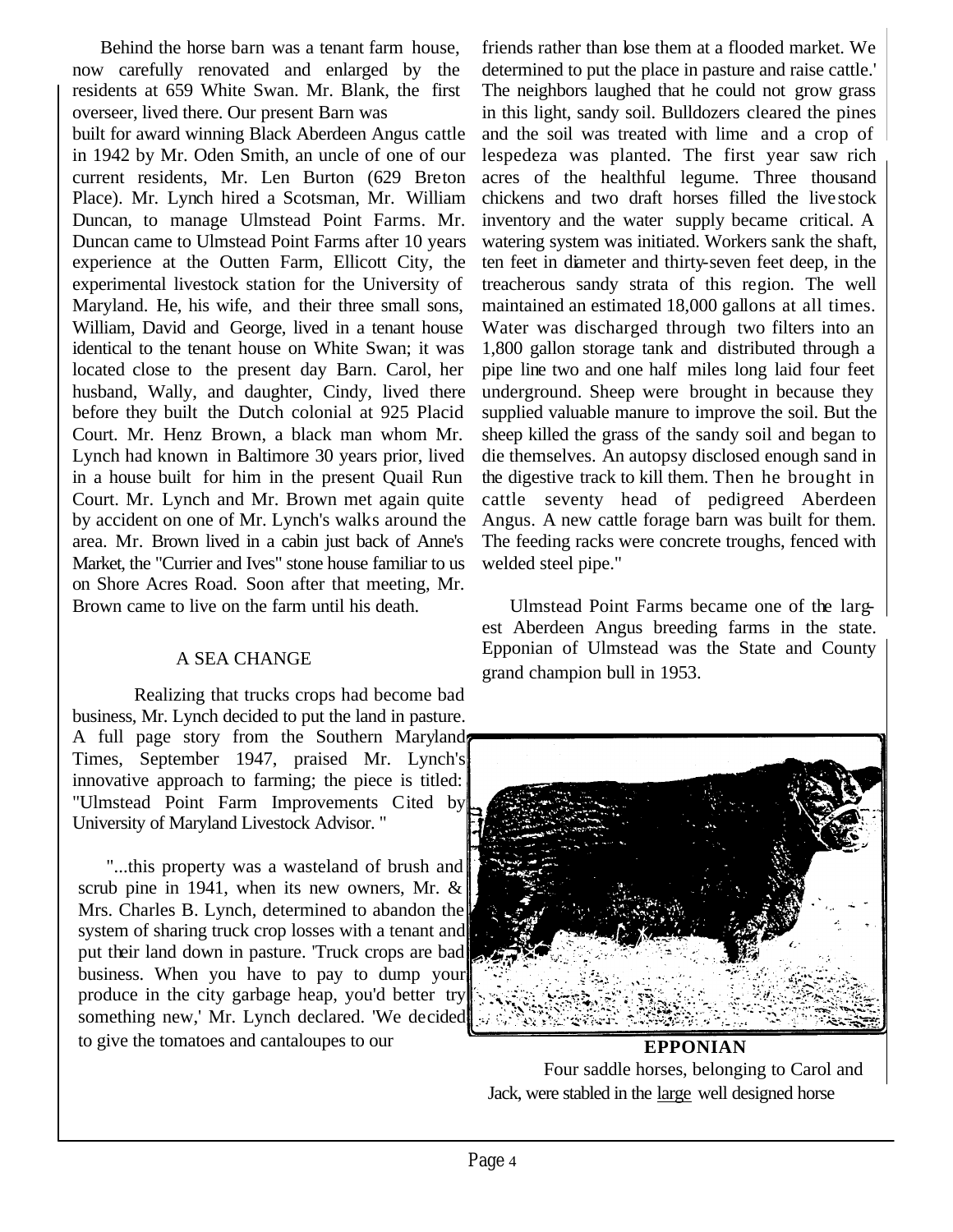barn. They included Landroute by Man O'War, a pretty little mare named Ulmstead Duchess, a five gaited horse known as Major and a pinto. Carol subsequently converted Major from a five gaited horse to a hunter. Mr. Lynch was much impressed with the Belgian breed of draft horses. He imported a stallion named Terrance Chancellor. This splendid roan stallion won the Grand Championship and other honors at the State Fair in Timonium in 1947.



#### **TERRANCE CHANCELLOR**

In addition to Grand Champion Belgian Draft horses and Black Aberdeen Angus show cattle, Chester White hogs were raised on the farm. A stream of water was dammed up to make a lake behind the Barn. The pig pens were located near the site of our swimming pool. Mr. Duncan favored Chester White hogs for the size of shoulder, loin, and ham; the meat was lean and not as fat as most. The Ulmstead Point boar hog was Gangway; he won Senior Championship at the Timonium Fair in September, 1947. At the 1950 state fair, Ulmstead Point had nine Chester Whites in the show and took away seven first place and two third place ribbons as well as four Champion and two Reserve Champion ribbons. Not a bad record for nine hogs. The Chester White Journal gave credit to William, David, & George Duncan for their showmanship and interest, and to their parents for their support: "...Give these boys some Chester White hogs, some yellow corn, and some green pasture and they will change it all into purple ribbons."



**GANGWAY**

Carol, an avid horsewoman, rode and walked every inch of the farm taking inventory of the many species of trees with her father and her cousin, Emanuel Fritz, President Emeritus Cal Berkeley, known as "Mr. Redwood".

Results of the Maryland State Fair at Timonium in September 1948: "Showing both Chester White hogs and Aberdeen Angus cattle, Mr. Charles Lynch of Ulmstead Point Farms, Arnold, carried off ribbons in both classes." The Maryland Gazette gave the results of the Eastern National Livestock Show at Timonium, Md. November 15-17, 1948: "...Painful Work - Carol Lynch of Ulmstead Point Farms and a member of Arnold 4-H club placed second in her class with her Angus steer. This is the first year Carol has been a 4H'er and the first time she has shown her steer in a big show. Competition is keen at the Eastern National since entries come from all states east of Colorado. That second place was not the result of a pretty girl parading a good looking steer before the judge. Weeks of hard work preceded the show on Carol's part and some of it was a little painful. Not long ago, while she was training her steer at home in preparation for the show, Carol got her toe soundly smashed when her steer stepped on it. This resulted in the loss of one toenail and the inconvenience of hobbling around on crutches for a time. By show time, however, she was in fine shape with a pair of reinforced shoes and led her steer right into the money. She also sold her steer for 39.75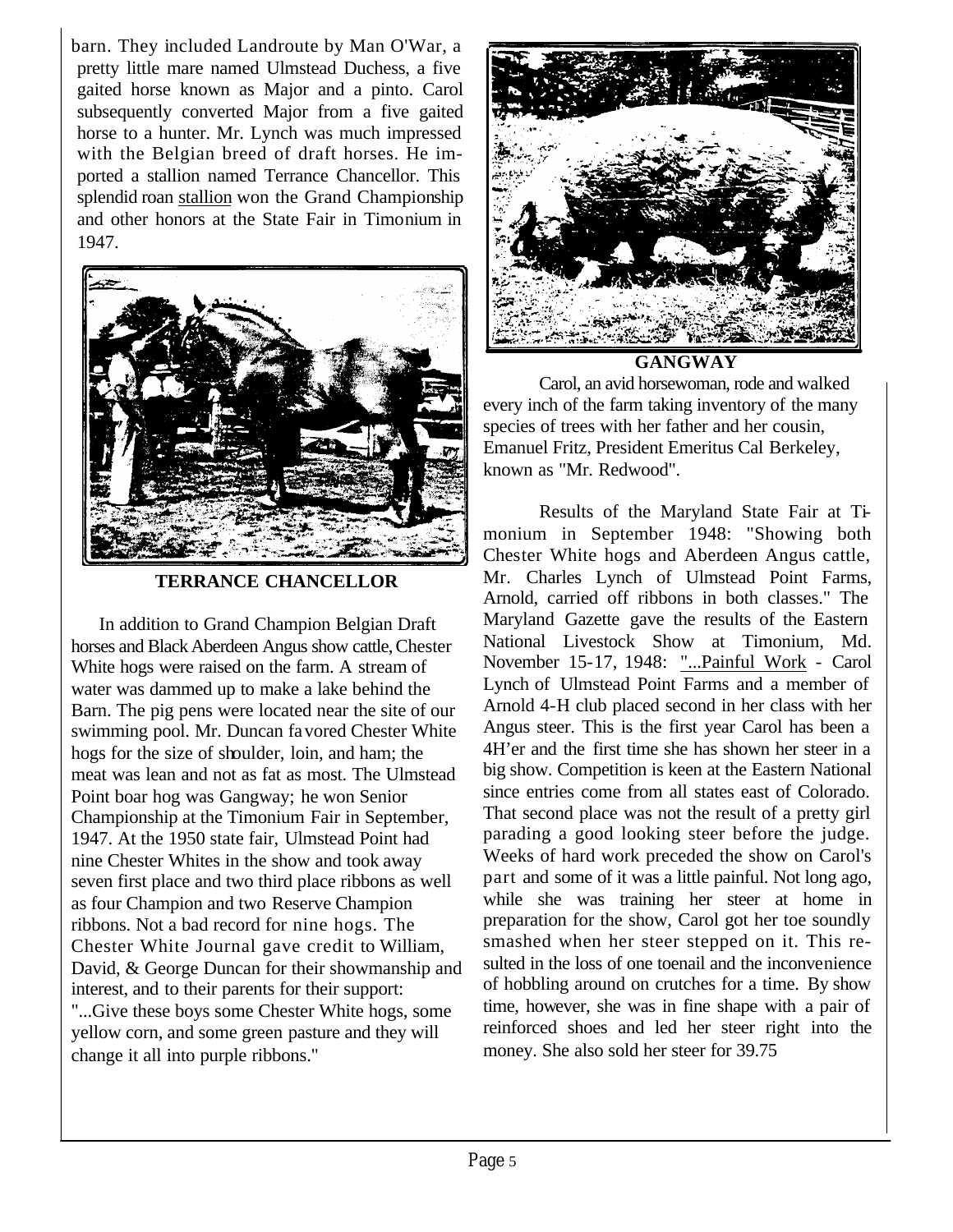cents a pound, the top price paid for county steers."



Many Aberdeen Angus Field Days were held at the farm: a festival with a cattle show & judging, swapping information on breeding and squeals of Scottish bagpipes calling hungry people to a lunch of beef on the spit. The June 24, 1948 Maryland Gazette covered one such field day held at Ulmstead Point Farm on Saturday, June 19, 1948: "...a. full Aberdeen Angus steer was barbecued and the tender, flavorful cuts of meat that resulted were no accident. The particular steer honored was specialty prepared for months, kept in a restricted pasture so as not to get exercise in order that the meat would be tender." The Gazette reported that more than 300 Southern Maryland breeders attended this biannual Maryland affair.

During W.W.II German prisoners of war worked the soybean fields. When the war was over, Mr. Lynch took in a displaced Ukrainian

family on the farm. Mr. Brown's house in Quail Run Court was enlarged for them. During the 1940's and 1950's the Boy Scouts camped out in the pine woods near Ulmstead Point.

Mr. Lynch and his son, Jack, loved hunting duck and quail on the property. After his death in 1958, the farm was stocked for a short time with

pheasant for a hunting preserve. Mr. Duncan continued farming the property for another year after Mr. Lynch's death; then, the farm was dissolved.

# MR. LYNCH THE MAN

Mr. Lynch was an active and involved Anne Arundel County citizen. After losing portions of fingers on his right hand in an unfortunate power saw accident here on the farm in June, 1948, Mr. Lynch was instrumental in the creation of a modem streamlined Anne Arundel General Hospital. He became the President of the Board of Managers of the hospital. He was instrumental in organizing the Anne Arundel County Trade Council in 1949; he was elected the council's president in 1949 and reelected in 1950. He developed Bayberry on the Magothy in the early 1950's and was a co-developer of Linstead on the Severn. He was the 1952-1957 Chairman of the newly organized Anne Arundel County Planning and Zoning Commission. He was awarded the Charles L. Pumphrey Memorial Award in 1957 by the Magothy River Association for having "made the most outstanding contribution or rendered the most significant service to the communities surrounding the Magothy River and the Severn River."

### ULMSTEAD ESTATES



**FARM ENTRANCE**

In 1963 Mrs. Lillian Lynch deeded Ulmstead Point Farms to two chartered corporations. Dixon Holding Company and Ulmstead Estates, Inc. for